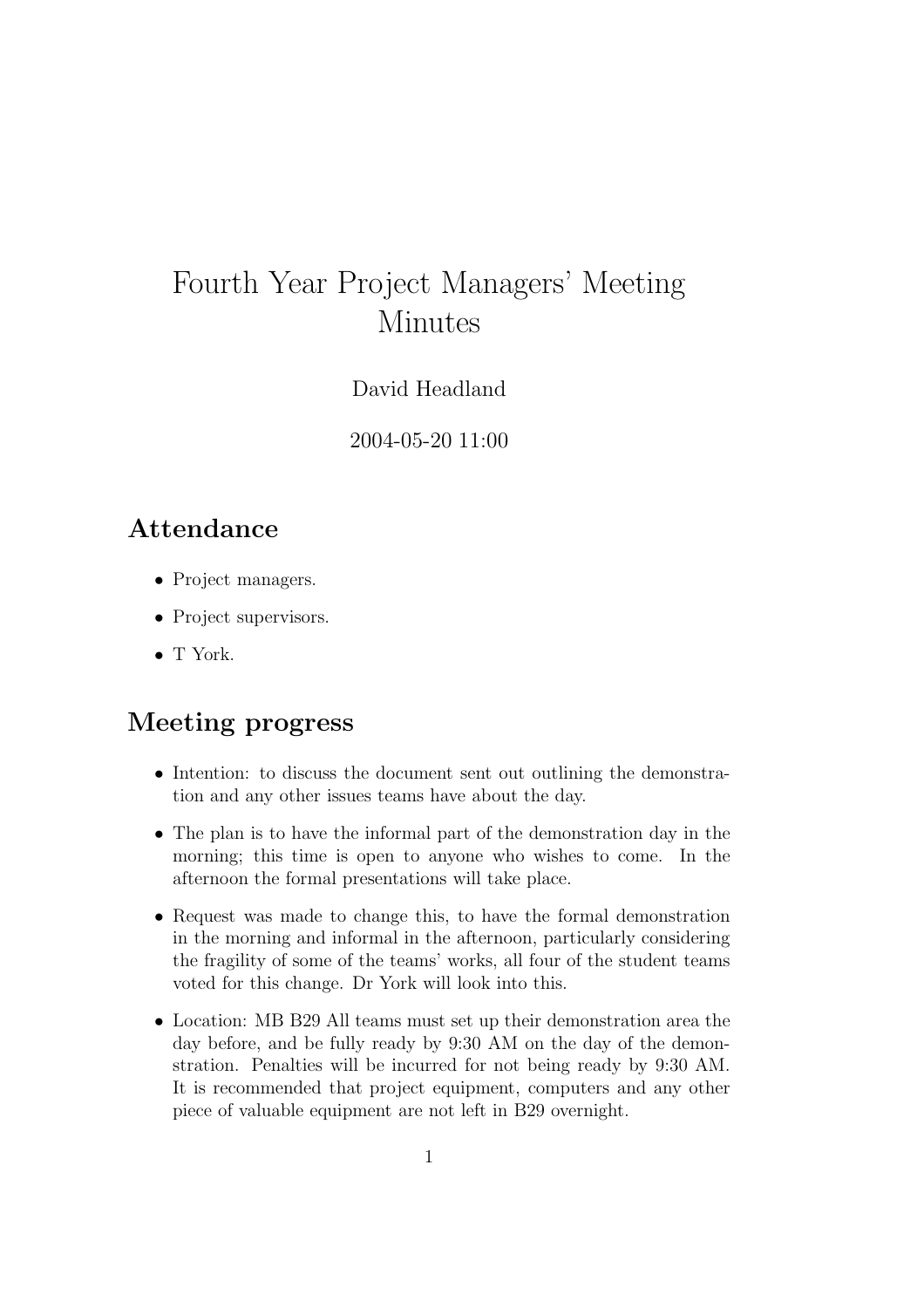- All four demonstrations will be in B29, though for the formal afternoon session only the presenting team, their supervisors, industrial collaborators and markers will be present during their hour time slot. There is no restriction on the amount of space each team occupies though consideration for each other is requested.
- On 9 June 2004, B29 will be accessible from 12:00 PM and on the 10 June 2004 the room will be accessible from 8:00 AM, Dr York is going to sort this out.
- There are network ports in the room, so Internet access university server access is possible. May need to take an Internet connection from Eddie Welch's office, since there may only be one point in the room.
- Each team is responsible for organising all of their own equipment, and of particular importance is extension leads! It is recommended that each team carefully calculate how many connections they will need and provide them themselves.
- Each team must organise their own poster/back boards. They can be any size, shape and colour.
- Only one poster may be displayed by each team.
- Each team may use as many tables as they desire, the tables are those already in B29. Dr York will look into moving any additional tables from the room.
- During the formal demonstration the team is responsible for directing the spectators before, during and after their demo, and must be particularly mindful of optimising this throughout the demonstration.
- Before and after the formal demonstration equipment may be moved from B29 if it can be done smoothly and quickly. There will be a few minutes for this before and after the formal. The morning session is 9:30–1:30 and the afternoon session is 1:30–4:30. There is no formal break for lunch, and food is not provided.
- During the informal part of the demonstration there should be at least two members present at all times. It is advised that during the informal session, as markers circulate it is probably best to allow them to look around themselves and not disturb them, just answer any questions they may have.